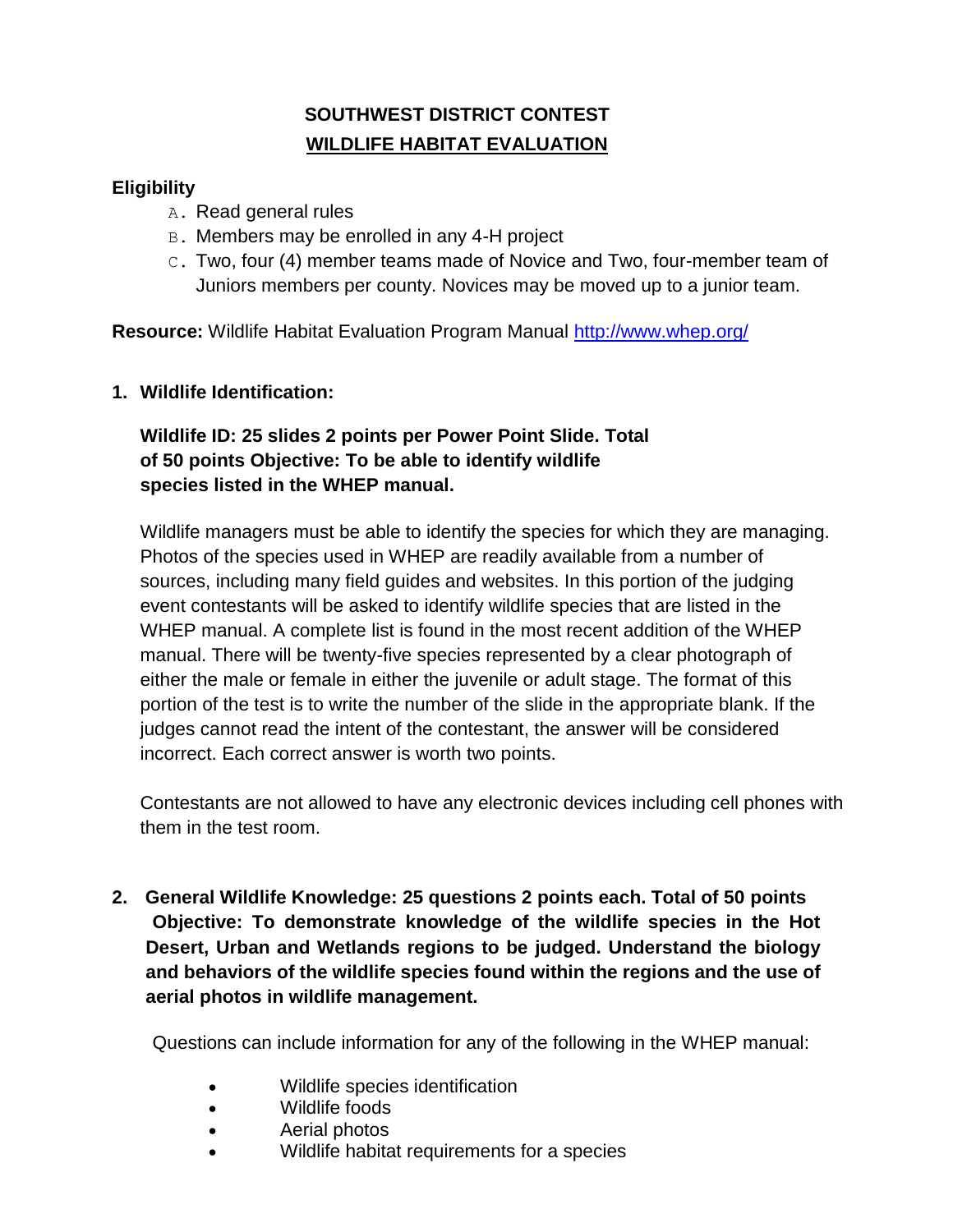- Region specific questions (Hot Desert or Urban)
- Wildlife management concepts and terms
- Wildlife management practices (WM-P's)
- Glossary

The general knowledge portion tests the ability of participants to demonstrate their knowledge in these areas. The format will be set up as a practicum with 25 stations worth 2 points apiece. Wildlife foods definitions are provided in appendix A of the WHEP manual. For the purpose of WHEP, foods have been placed in groups. Participants should be prepared to indicate which foods are eaten by specific wildlife species and be familiar with the food group definitions. Foods charts are contained in the Eco-Regions portion of the text and further information on foods can be found in the Species section under the individual wildlife species. Learning to interpret aerial photos allows participants to view areas of the country where they may not have a chance to visit personally. From the photos, they can see the topography, get an idea of the amounts and kinds of cover available, and see the availability of water. Looking closer at the photos can show the amount and type of edge available, any barriers to migration that might exist, agricultural fields, grassland and forestlands. Programs like Google Earth, TerraServer and Google Maps can be helpful in understanding photos as a useful tool. In the "Species" section of the manual, each species has information on habitat requirements, management practices, habitat preferences and some incidental facts listed.

# **Scoring the Contest**

- **1. Wildlife Identification-** Total of 50 points, 2 points per Power Point Slide. Incorrect answers or illegible answers will be marked wrong.
- 2. **General Knowledge-** The practicum general knowledge activity is worth a total of 50 points with each station worth 2 points apiece.

The wildlife contest is worth a total of 100 points.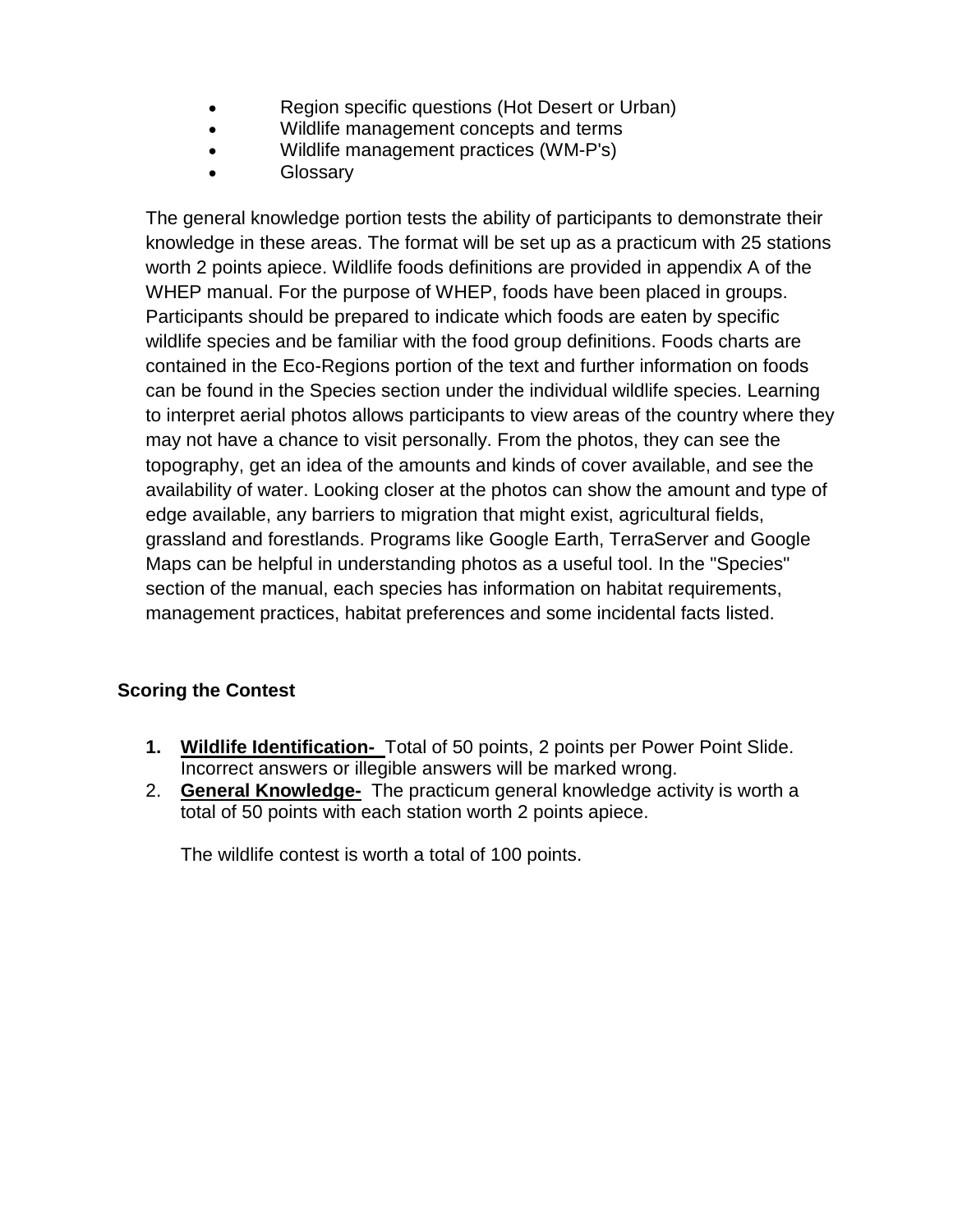American kestrel loggerhead shrike house finch white-tailed ptarmigan house sparrow house sparrow white-winged dove house wren wild turkey

**Birds Birds ladder-backed woodpecker Wilson's snipe** American bittern and the lark bunting and the control wood duck American black duck Lawrence's goldfinch yellow-rumped warbler American robin long-billed thrasher **Mammals** American wigeon mallard American beaver American woodcock marbled murrelet American marten barred owl mountain bluebird big brown bat black-backed woodpecker mourning dove black bear black bellied whistling duck northern bobwhite black-tailed jackrabbit black-capped chickadee northern flicker black-tailed prairie dog black-throated sparrow northern goshawk bobcat blue-winged teal **northern harrier** Brazilian free-tailed bat Brewer's sparrow example and the northern pintail collared peccary broad-winged hawk **Nuttail's woodpecker** Columbian black-tailed deer brown thrasher ovenbird common muskrat California quail peregrine falcon coyote California thrasher prairie falcon desert cottontail Canada goose prothonotary warbler eastern cottontail common nighthawk pyrrhuloxia eastern fox squirrel crested caracara red-cockaded woodpecker eastern gray squirrel crissal thrasher red-eyed vireo elk dickcissel red-tailed hawk fisher dusky grouse the control of the redhead and gray fox the control of the control of the control of the control o eastern bluebird example ring-necked pheasant and Indiana bat eastern meadowlark and the rock pigeon and mink that mink European starling example and the ruby-throated hummingbird and moose ferruginous hawk ruffed grouse mountain cottontail Gambel's quail is a sage thrasher mountain lion mountain lion golden eagle scaled quail now scaled outbox scaled with the scaled value of the New England cottontail golden-cheeked warbler sharp-tailed grouse pronghorn golden-fronted woodpecker song sparrow metal control of the raccoon golden-winged warbler sooty grouse red fox grasshopper sparrow southwest willow flycatcher red squirrel great horned owl spotted sandpiper and spotted sandpiper structure river otter greater prairie-chicken spotted towhee Rocky Mountain mule deer greater roadrunner and virginia rail snowshoe hare virginia rail snowshoe hare greater sage-grouse western bluebird white-tailed deer hairy woodpecker western kingbird wild pig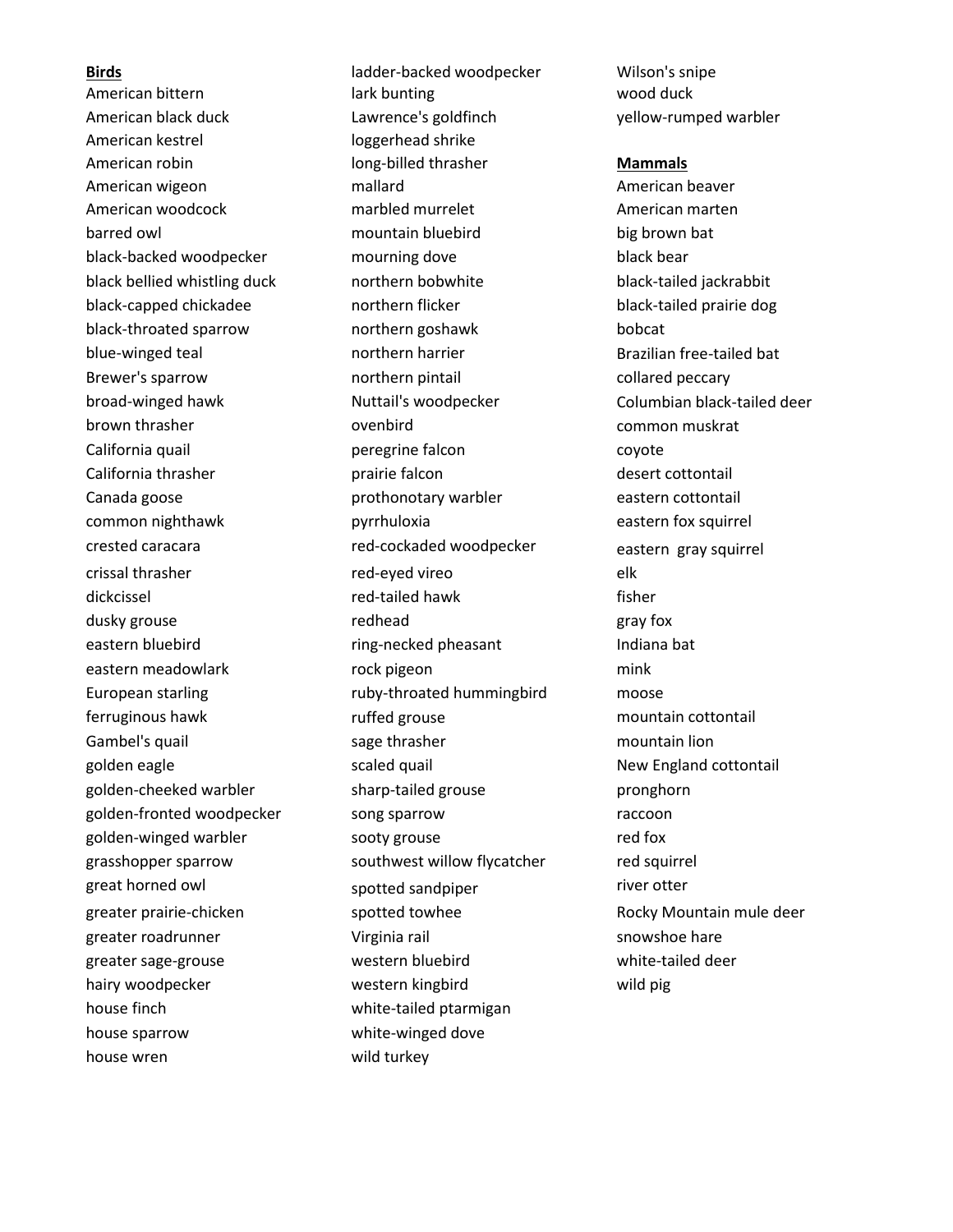### **Reptiles**

eastern box turtle eastern indigo snake eastern snapping turtle Gila monster gopher tortoise plains hog-nosed snake Texas horned lizard timber rattlesnake western diamond-backed rattlesnake

#### **Amphibian's**

American bullfrog crawfish frog Monterey salamander northern red-legged frog rough-skinned newt tiger salamander wood frog

#### **Fish**

bluegill channel catfish Coho salmon cutthroat trout largemouth bass rainbow trout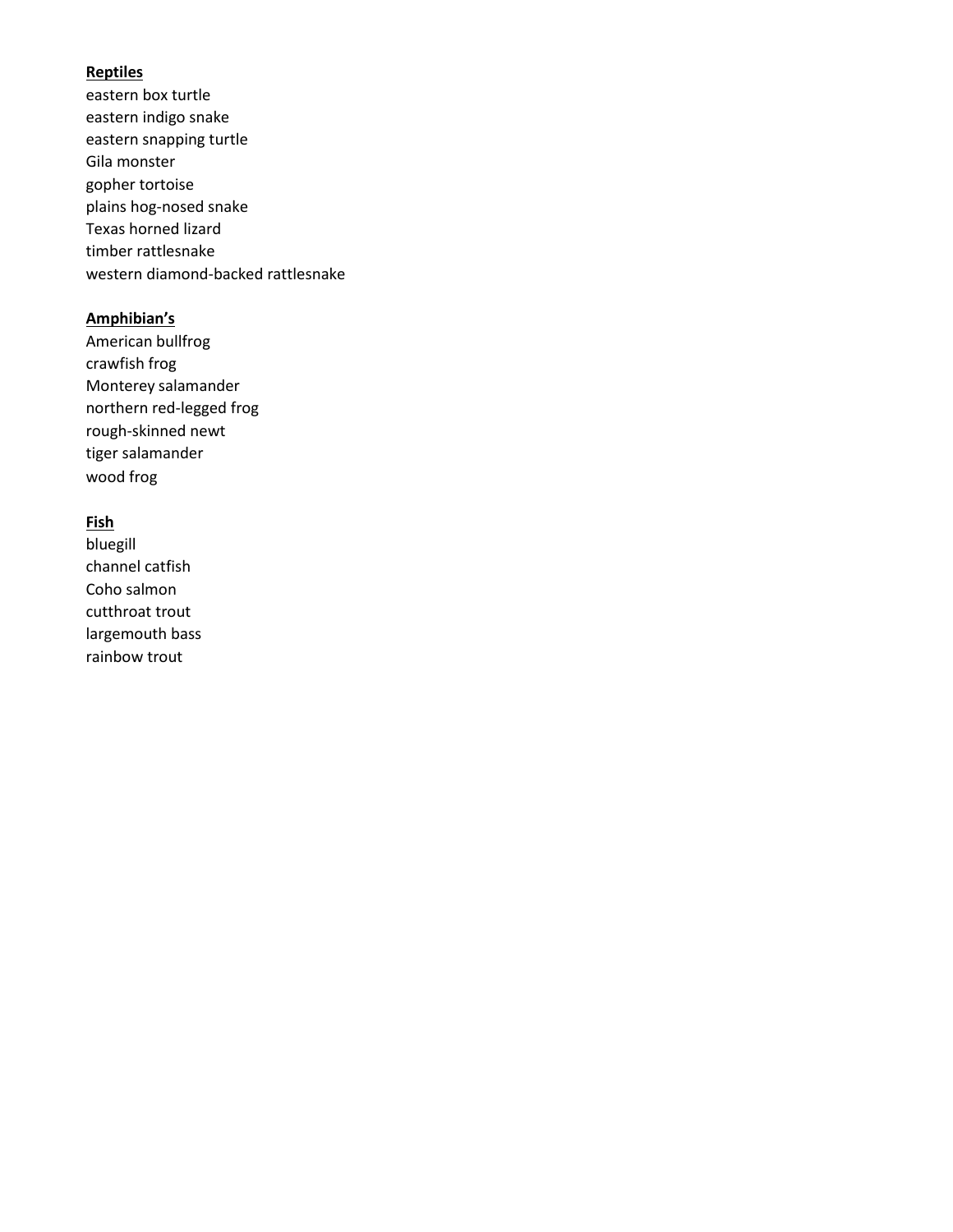# **Wildlife Habitat Species Score Sheet**

# **Mark answers in the space provided at the right side of the column.**

| <b>Birds</b>                 | ladder-backed woodpecker                       | Wilson's snipe                       |
|------------------------------|------------------------------------------------|--------------------------------------|
| American bittern             | lark bunting                                   | wood duck                            |
| American black duck          | Lawrence's goldfinch                           | yellow-rumped warbler                |
| American kestrel             | loggerhead shrike                              |                                      |
| American robin               | long-billed thrasher                           | <b>Mammals</b>                       |
| American wigeon              | mallard                                        | American beaver                      |
| American woodcock            | marbled murrelet                               | American marten                      |
| barred owl                   | mountain bluebird                              | big brown bat                        |
| black-backed woodpecker      | mourning dove                                  | black bear                           |
| black bellied whistling duck | northern bobwhite                              | black-tailed jackrabbit              |
| black-capped chickadee       | northern flicker<br>$\mathcal{L}^{\text{max}}$ | black-tailed prairie dog             |
| black-throated sparrow       | northern goshawk                               | <b>Bobcat</b>                        |
| blue-winged teal             | northern harrier                               | Brazilian free-tailed bat            |
| Brewer's sparrow             | northern pintail                               | collared peccary                     |
| broad-winged hawk            | Nuttail's woodpecker                           | Columbian black-tailed deer          |
| brown thrasher               | ovenbird                                       | common muskrat                       |
| California quail             | peregrine falcon                               | coyote                               |
| California thrasher          | prairie falcon                                 | desert cottontail                    |
| Canada goose                 | prothonotary warbler                           | eastern cottontail                   |
| common nighthawk             | pyrrhuloxia                                    | eastern fox squirrel                 |
| crested caracara             | red-cockaded woodpecker                        | eastern gray squirrel                |
| crissal thrasher             | red-eyed vireo                                 | elk                                  |
| dickcissel                   | red-tailed hawk                                | fisher                               |
| dusky grouse                 | redhead                                        | gray fox<br>$\overline{\phantom{a}}$ |
| eastern bluebird             | ring-necked pheasant                           | Indiana bat                          |
| eastern meadowlark           | rock pigeon                                    | mink                                 |
| European starling            | ruby-throated hummingbird                      | moose                                |
| ferruginous hawk             | ruffed grouse                                  | mountain cottontail                  |
| Gambel's quail               | sage thrasher                                  | mountain lion                        |
| golden eagle                 | scaled quail                                   | New England cottontail               |
| golden-cheeked warbler       | sharp-tailed grouse                            | pronghorn                            |
| golden-fronted woodpecker    | song sparrow                                   | raccoon                              |
| golden-winged warbler        | sooty grouse                                   | red fox                              |
| grasshopper sparrow          | southwest willow flycatcher                    | red squirrel                         |
| great horned owl             | spotted sandpiper                              | river otter                          |
| greater prairie-chicken      | spotted towhee                                 | Rocky Mountain mule deer             |
| greater roadrunner           | Virginia rail                                  | snowshoe hare                        |
| greater sage-grouse          | western bluebird                               | white-tailed deer                    |
| hairy woodpecker             | western kingbird                               | wild pig                             |
| house finch                  | white-tailed ptarmigan                         |                                      |
| house sparrow                | white-winged dove                              |                                      |
| house wren                   | wild turkey                                    |                                      |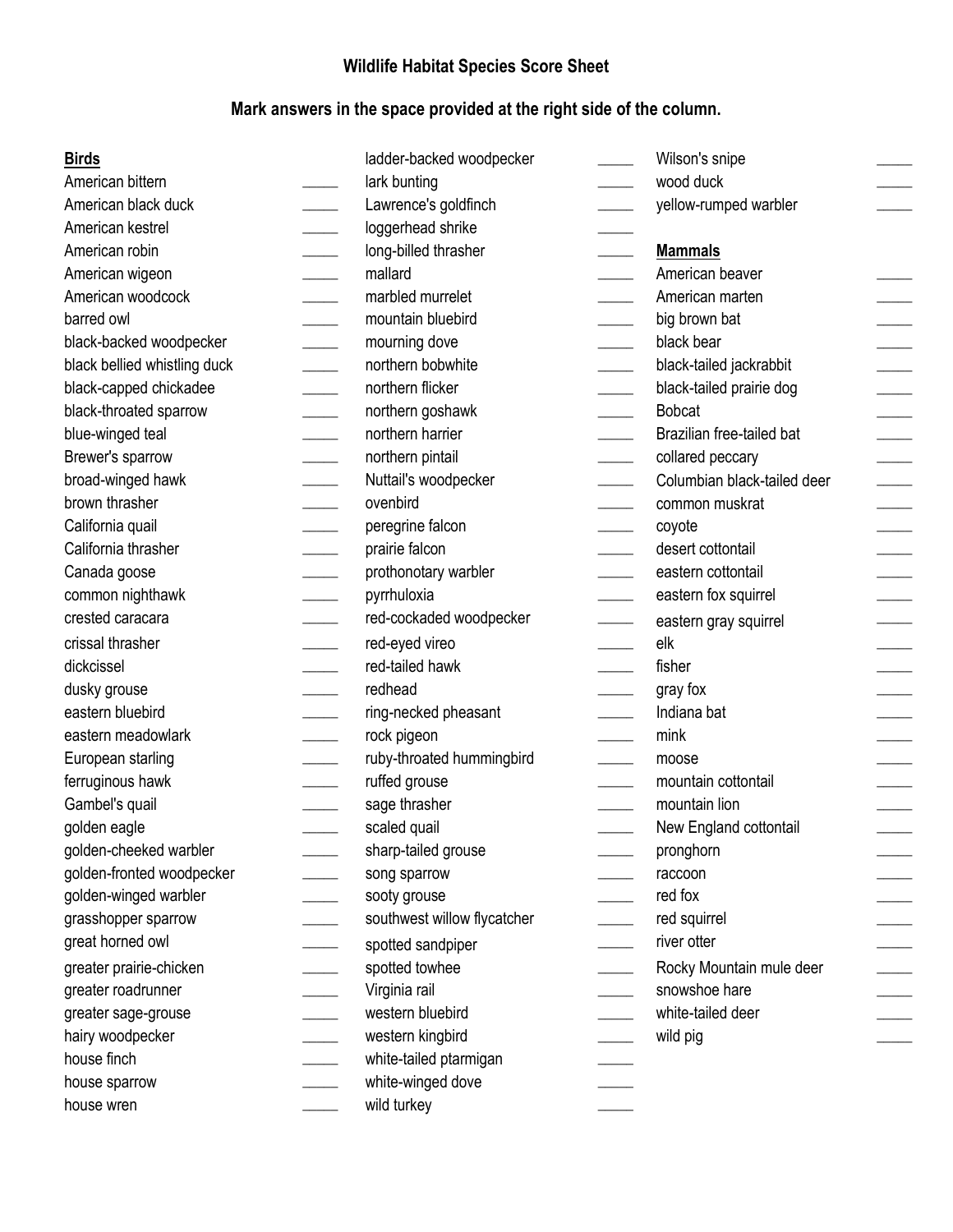# **Wildlife Habitat Species Score Sheet**

# **Reptiles**

| eastern box turtle                 |  |
|------------------------------------|--|
| eastern indigo snake               |  |
| eastern snapping turtle            |  |
| Gila monster                       |  |
| gopher tortoise                    |  |
| plains hog-nosed snake             |  |
| Texas horned lizard                |  |
| timber rattlesnake                 |  |
| western diamond-backed rattlesnake |  |
|                                    |  |

# **Amphibian's**

| American bullfrog        |  |
|--------------------------|--|
| crawfish frog            |  |
| Monterey salamander      |  |
| northern red-legged frog |  |
| rough-skinned newt       |  |
| tiger salamander         |  |
| wood frog                |  |
|                          |  |

# **Fish**

| bluegill        |  |
|-----------------|--|
| channel catfish |  |
| Coho salmon     |  |
| cutthroat trout |  |
| largemouth bass |  |
| rainbow trout   |  |